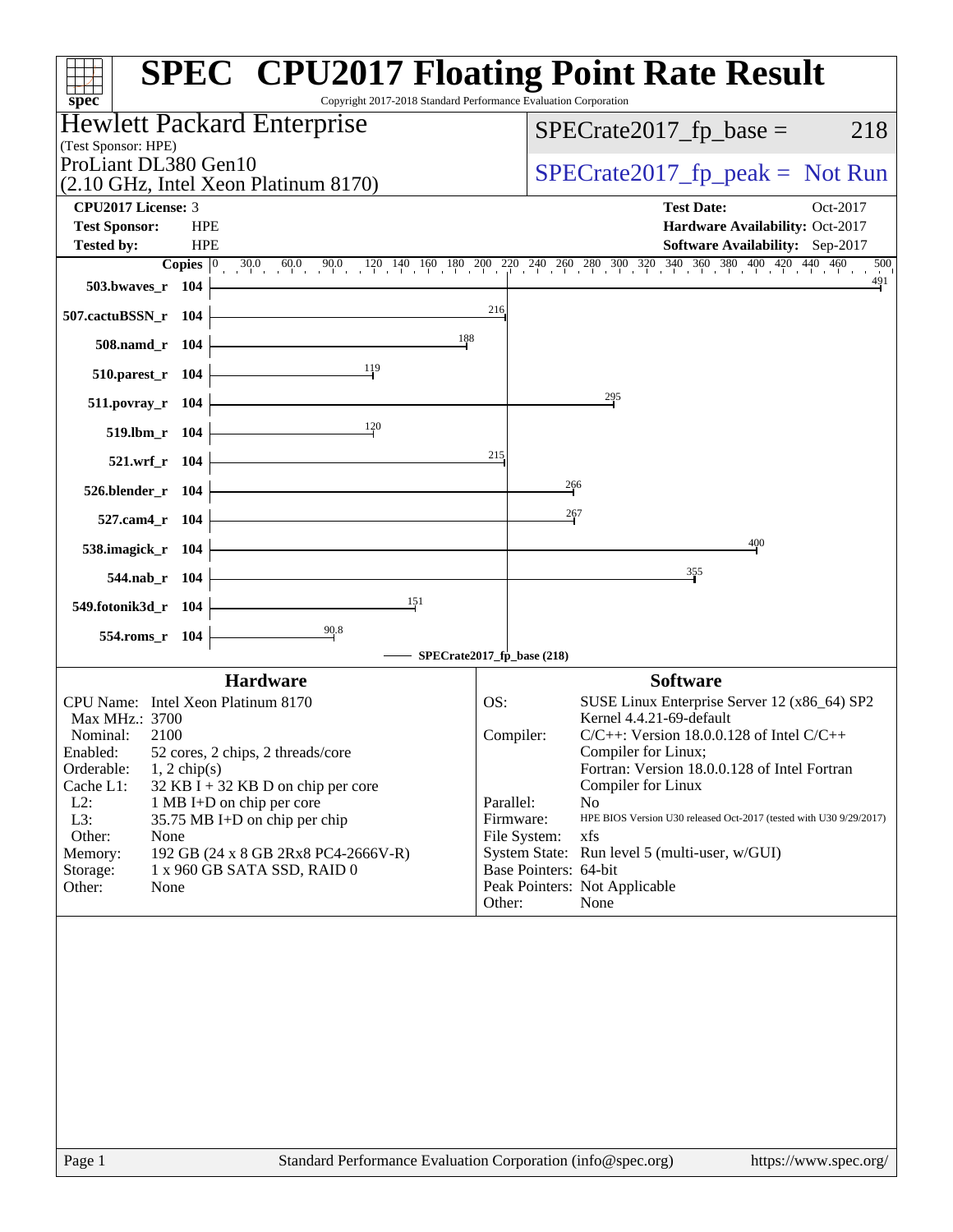# **[SPEC CPU2017 Floating Point Rate Result](http://www.spec.org/auto/cpu2017/Docs/result-fields.html#SPECCPU2017FloatingPointRateResult)**

Copyright 2017-2018 Standard Performance Evaluation Corporation

### Hewlett Packard Enterprise

(Test Sponsor: HPE)

**[spec](http://www.spec.org/)**

(2.10 GHz, Intel Xeon Platinum 8170)

 $SPECTate2017<sub>fr</sub> base = 218$ 

ProLiant DL380 Gen10  $SPECTR_{12}$  [SPECrate2017\\_fp\\_peak =](http://www.spec.org/auto/cpu2017/Docs/result-fields.html#SPECrate2017fppeak) Not Run

**[CPU2017 License:](http://www.spec.org/auto/cpu2017/Docs/result-fields.html#CPU2017License)** 3 **[Test Date:](http://www.spec.org/auto/cpu2017/Docs/result-fields.html#TestDate)** Oct-2017 **[Test Sponsor:](http://www.spec.org/auto/cpu2017/Docs/result-fields.html#TestSponsor)** HPE **[Hardware Availability:](http://www.spec.org/auto/cpu2017/Docs/result-fields.html#HardwareAvailability)** Oct-2017 **[Tested by:](http://www.spec.org/auto/cpu2017/Docs/result-fields.html#Testedby)** HPE **[Software Availability:](http://www.spec.org/auto/cpu2017/Docs/result-fields.html#SoftwareAvailability)** Sep-2017

#### **[Results Table](http://www.spec.org/auto/cpu2017/Docs/result-fields.html#ResultsTable)**

|                                                                                                        | <b>Base</b>   |                |       |                |            |                | <b>Peak</b> |               |                |              |                |              |                |              |
|--------------------------------------------------------------------------------------------------------|---------------|----------------|-------|----------------|------------|----------------|-------------|---------------|----------------|--------------|----------------|--------------|----------------|--------------|
| <b>Benchmark</b>                                                                                       | <b>Copies</b> | <b>Seconds</b> | Ratio | <b>Seconds</b> | Ratio      | <b>Seconds</b> | Ratio       | <b>Copies</b> | <b>Seconds</b> | <b>Ratio</b> | <b>Seconds</b> | <b>Ratio</b> | <b>Seconds</b> | <b>Ratio</b> |
| 503.bwaves_r                                                                                           | 104           | 2126           | 491   | 2125           | 491        | 2124           | 491         |               |                |              |                |              |                |              |
| 507.cactuBSSN r                                                                                        | 104           | 610            | 216   | 609            | 216        | 610            | 216         |               |                |              |                |              |                |              |
| 508.namd_r                                                                                             | 104           | 526            | 188   | 526            | <b>188</b> | 525            | 188         |               |                |              |                |              |                |              |
| 510.parest_r                                                                                           | 104           | 2286           | 119   | 2275           | 120        | 2286           | <u>119</u>  |               |                |              |                |              |                |              |
| 511.povray_r                                                                                           | 104           | 822            | 295   | 823            | 295        | 820            | 296         |               |                |              |                |              |                |              |
| 519.lbm_r                                                                                              | 104           | 917            | 120   | 916            | 120        | 917            | <b>120</b>  |               |                |              |                |              |                |              |
| $521$ .wrf r                                                                                           | 104           | 1082           | 215   | 1078           | 216        | 1082           | 215         |               |                |              |                |              |                |              |
| 526.blender r                                                                                          | 104           | 596            | 266   | 594            | 267        | 595            | 266         |               |                |              |                |              |                |              |
| 527.cam4_r                                                                                             | 104           | 681            | 267   | 682            | 267        | 683            | 266         |               |                |              |                |              |                |              |
| 538.imagick_r                                                                                          | 104           | 646            | 400   | 646            | 400        | 646            | 400         |               |                |              |                |              |                |              |
| $544$ .nab r                                                                                           | 104           | 494            | 354   | 493            | 355        | 493            | 355         |               |                |              |                |              |                |              |
| 549.fotonik3d r                                                                                        | 104           | 2690           | 151   | 2690           | 151        | 2690           | 151         |               |                |              |                |              |                |              |
| $554$ .roms_r                                                                                          | 104           | 1824           | 90.6  | 1820           | 90.8       | 1821           | 90.8        |               |                |              |                |              |                |              |
| $SPECrate2017_fp\_base =$<br>218                                                                       |               |                |       |                |            |                |             |               |                |              |                |              |                |              |
| $SPECrate2017$ fp peak =<br><b>Not Run</b>                                                             |               |                |       |                |            |                |             |               |                |              |                |              |                |              |
| Decute appear in the order in which they were run. Rold underlined text indicates a median measurement |               |                |       |                |            |                |             |               |                |              |                |              |                |              |

Results appear in the [order in which they were run.](http://www.spec.org/auto/cpu2017/Docs/result-fields.html#RunOrder) Bold underlined text [indicates a median measurement.](http://www.spec.org/auto/cpu2017/Docs/result-fields.html#Median)

### **[Submit Notes](http://www.spec.org/auto/cpu2017/Docs/result-fields.html#SubmitNotes)**

 The numactl mechanism was used to bind copies to processors. The config file option 'submit' was used to generate numactl commands to bind each copy to a specific processor. For details, please see the config file.

# **[Operating System Notes](http://www.spec.org/auto/cpu2017/Docs/result-fields.html#OperatingSystemNotes)**

 Stack size set to unlimited using "ulimit -s unlimited" Prior to runcpu invocation Filesystem page cache synced and cleared with: sync; echo 3> /proc/sys/vm/drop\_caches runspec command invoked through numactl i.e.: numactl --interleave=all runspec <etc> irqbalance disabled with "service irqbalance stop" tuned profile set wtih "tuned-adm profile throughput-performance" VM Dirty ratio was set to 40 using "echo 40 > /proc/sys/vm/dirty\_ratio" Numa balancing was disabled using "echo 0 > /proc/sys/kernel/numa\_balancing"

# **[General Notes](http://www.spec.org/auto/cpu2017/Docs/result-fields.html#GeneralNotes)**

Environment variables set by runcpu before the start of the run: LD\_LIBRARY\_PATH = "/home/spec2017/lib/ia32:/home/spec2017/lib/intel64:/home/spec2017/je5.0.1-32 LD\_LIBRARY\_PATH = "\$LD\_LIBRARY\_PATH:/home/spec2017/je5.0.1-64"

**(Continued on next page)**

| Page 2 | Standard Performance Evaluation Corporation (info@spec.org) | https://www.spec.org/ |
|--------|-------------------------------------------------------------|-----------------------|
|--------|-------------------------------------------------------------|-----------------------|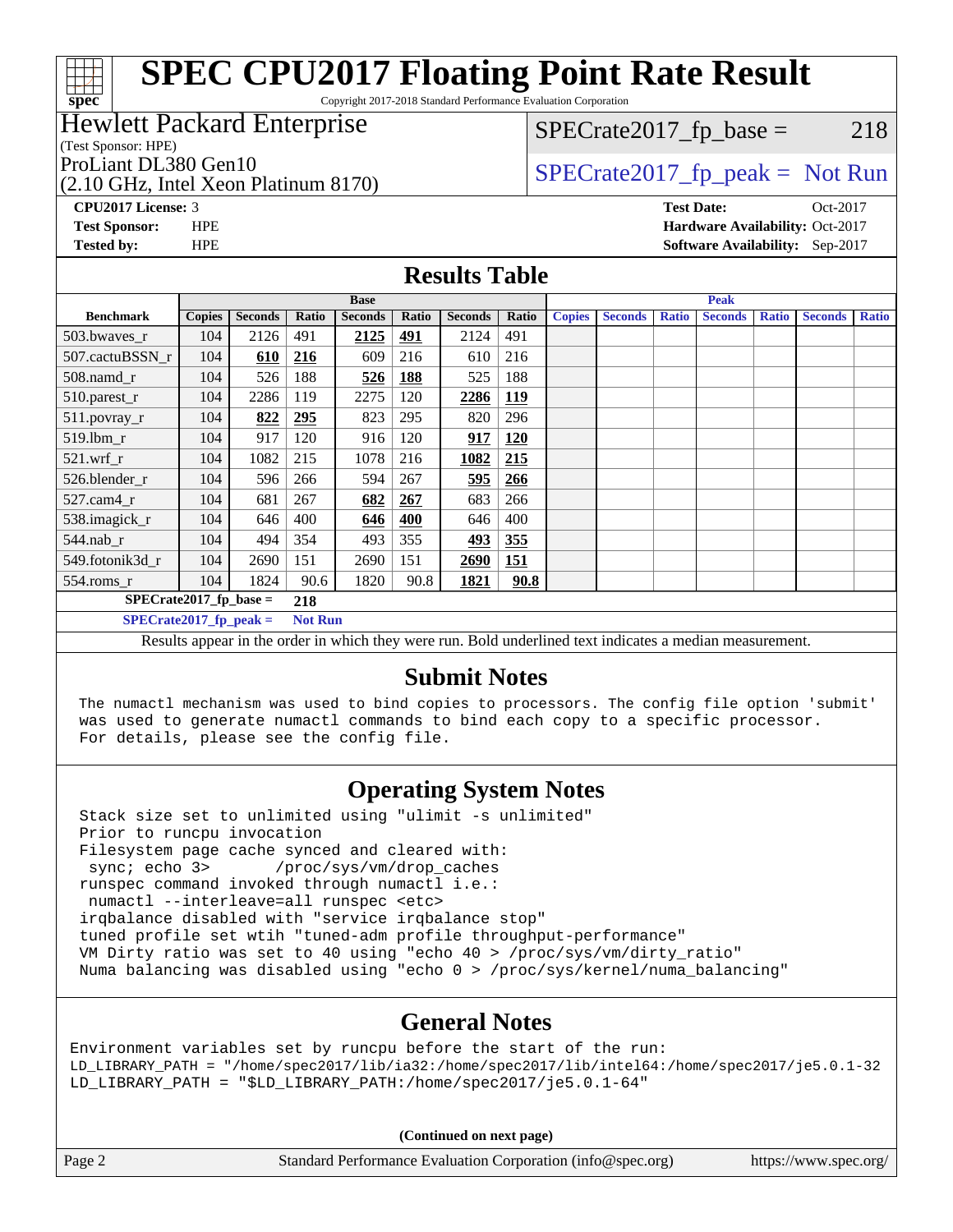#### **[SPEC CPU2017 Floating Point Rate Result](http://www.spec.org/auto/cpu2017/Docs/result-fields.html#SPECCPU2017FloatingPointRateResult)** a tim **[spec](http://www.spec.org/)** Copyright 2017-2018 Standard Performance Evaluation Corporation Hewlett Packard Enterprise  $SPECTate2017<sub>fr</sub> base = 218$ (Test Sponsor: HPE)

(2.10 GHz, Intel Xeon Platinum 8170) ProLiant DL380 Gen10<br>  $SPECTA = 10$  SPECrate 2017\_fp\_peak = Not Run

**[CPU2017 License:](http://www.spec.org/auto/cpu2017/Docs/result-fields.html#CPU2017License)** 3 **[Test Date:](http://www.spec.org/auto/cpu2017/Docs/result-fields.html#TestDate)** Oct-2017 **[Test Sponsor:](http://www.spec.org/auto/cpu2017/Docs/result-fields.html#TestSponsor)** HPE **[Hardware Availability:](http://www.spec.org/auto/cpu2017/Docs/result-fields.html#HardwareAvailability)** Oct-2017 **[Tested by:](http://www.spec.org/auto/cpu2017/Docs/result-fields.html#Testedby)** HPE **[Software Availability:](http://www.spec.org/auto/cpu2017/Docs/result-fields.html#SoftwareAvailability)** Sep-2017

#### **[General Notes \(Continued\)](http://www.spec.org/auto/cpu2017/Docs/result-fields.html#GeneralNotes)**

 Binaries compiled on a system with 1x Intel Core i7-4790 CPU + 32GB RAM memory using Redhat Enterprise Linux 7.4

#### **[Platform Notes](http://www.spec.org/auto/cpu2017/Docs/result-fields.html#PlatformNotes)**

 BIOS Configuration: Thermal Configuration set to Maximum Cooling Memory Patrol Scrubbing set to Disabled LLC Prefetcher set to Enabled LLC Dead Line Allocation set to Disabled Workload Pofile set to Throughput Frequency Compute Minimum Processor Idle Power Core C-State set to C1E State Sysinfo program /home/spec2017/bin/sysinfo Rev: r5797 of 2017-06-14 96c45e4568ad54c135fd618bcc091c0f running on dl380-sys2-sles Sun Oct 1 17:32:24 2017 SUT (System Under Test) info as seen by some common utilities. For more information on this section, see <https://www.spec.org/cpu2017/Docs/config.html#sysinfo> From /proc/cpuinfo model name : Intel(R) Xeon(R) Platinum 8170 CPU @ 2.10GHz 2 "physical id"s (chips) 104 "processors" cores, siblings (Caution: counting these is hw and system dependent. The following excerpts from /proc/cpuinfo might not be reliable. Use with caution.) cpu cores : 26 siblings : 52 physical 0: cores 0 1 2 3 8 9 10 11 12 13 16 17 18 19 20 21 22 24 25 26 27 28 29 physical 1: cores 0 1 2 3 8 9 10 11 12 13 16 17 18 19 20 21 22 24 25 26 27 28 29 From lscpu: Architecture: x86\_64 CPU op-mode(s): 32-bit, 64-bit Byte Order: Little Endian CPU(s): 104 On-line CPU(s) list: 0-103 Thread(s) per core: 2 Core(s) per socket: 26 Socket(s): 2 NUMA node(s): 4 Vendor ID: GenuineIntel CPU family: 6 Model: 85 Model name: Intel(R) Xeon(R) Platinum 8170 CPU @ 2.10GHz **(Continued on next page)**

Page 3 Standard Performance Evaluation Corporation [\(info@spec.org\)](mailto:info@spec.org) <https://www.spec.org/>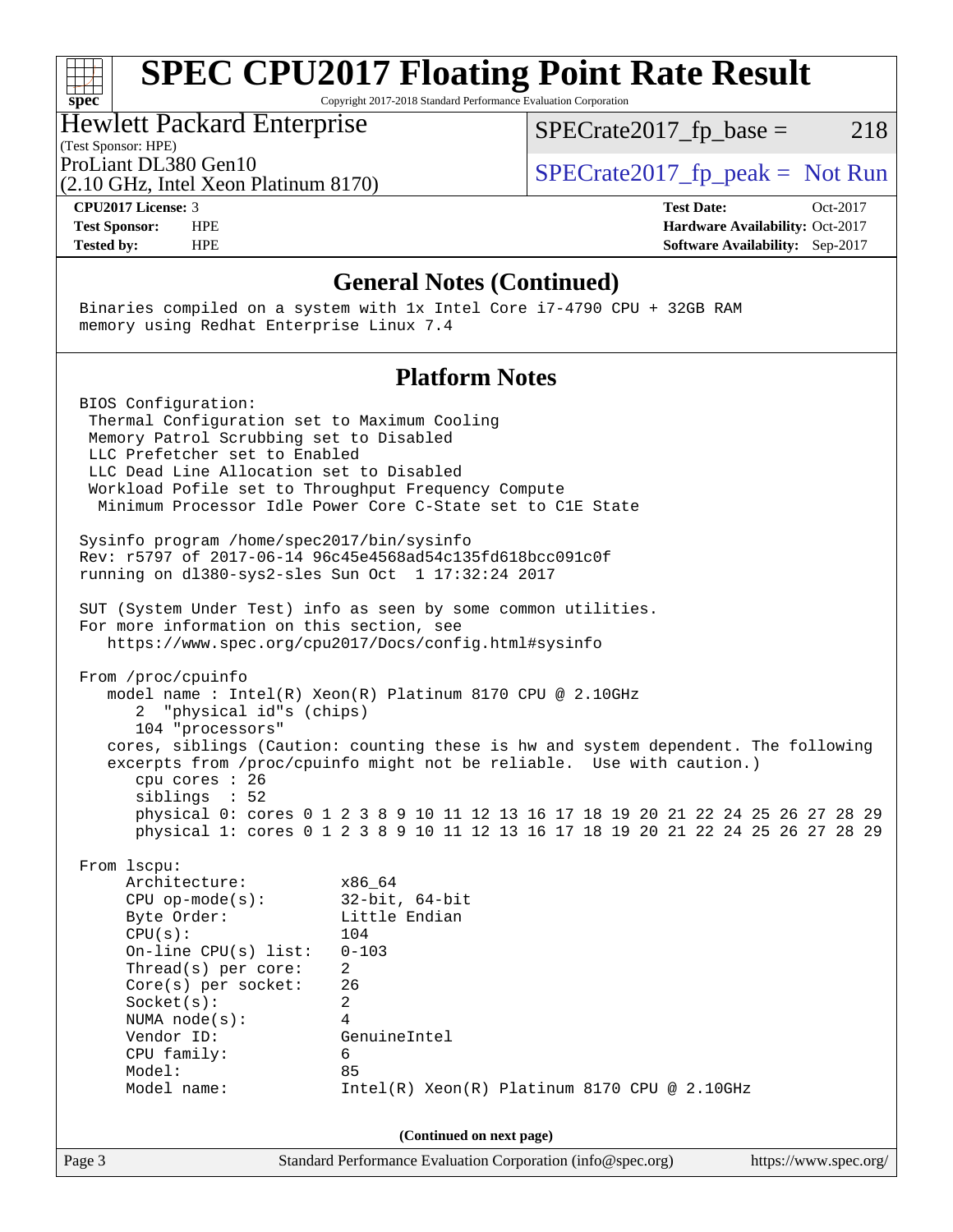### ti h **[spec](http://www.spec.org/)**

# **[SPEC CPU2017 Floating Point Rate Result](http://www.spec.org/auto/cpu2017/Docs/result-fields.html#SPECCPU2017FloatingPointRateResult)**

Copyright 2017-2018 Standard Performance Evaluation Corporation

#### Hewlett Packard Enterprise

(2.10 GHz, Intel Xeon Platinum 8170)

 $SPECTate2017<sub>fr</sub> base = 218$ 

(Test Sponsor: HPE)

ProLiant DL380 Gen10<br>  $SPECTate2017$  fp\_peak = Not Run

#### **[CPU2017 License:](http://www.spec.org/auto/cpu2017/Docs/result-fields.html#CPU2017License)** 3 **[Test Date:](http://www.spec.org/auto/cpu2017/Docs/result-fields.html#TestDate)** Oct-2017

**[Test Sponsor:](http://www.spec.org/auto/cpu2017/Docs/result-fields.html#TestSponsor)** HPE **[Hardware Availability:](http://www.spec.org/auto/cpu2017/Docs/result-fields.html#HardwareAvailability)** Oct-2017 **[Tested by:](http://www.spec.org/auto/cpu2017/Docs/result-fields.html#Testedby)** HPE **[Software Availability:](http://www.spec.org/auto/cpu2017/Docs/result-fields.html#SoftwareAvailability)** Sep-2017

#### **[Platform Notes \(Continued\)](http://www.spec.org/auto/cpu2017/Docs/result-fields.html#PlatformNotes)**

| Stepping:                        | 4                                                    |
|----------------------------------|------------------------------------------------------|
| CPU MHz:                         | 2095.082                                             |
| BogoMIPS:                        | 4190.16                                              |
| Virtualization:                  | $VT - x$                                             |
| $L1d$ cache:                     | 32K                                                  |
| $L1i$ cache:                     | 32K                                                  |
| $L2$ cache:                      | 1024K                                                |
| $L3$ cache:                      | 36608K                                               |
| NUMA node0 $CPU(s): 0-12, 52-64$ |                                                      |
| NUMA nodel $CPU(s):$ 13-25,65-77 |                                                      |
| NUMA node2 CPU(s): 26-38,78-90   |                                                      |
| NUMA node3 CPU(s): 39-51,91-103  |                                                      |
| Flaqs:                           | fpu vme de pse tsc msr pae mo                        |
|                                  | pat pse36 clflush dts acpi mmx fxsr sse sse2 ss ht   |
|                                  | Im constant tsc art arch perfmon pebs bts rep good   |
|                                  | aperfmperf eagerfpu pni pclmulgdg dtes64 monitor ds  |
|                                  | fma cx16 xtpr pdcm pcid dca sse4 1 sse4 2 x2apic mov |
|                                  | xsave avx f16c rdrand lahf 1m abm 3dnowprefetch ida  |

e cx8 apic sep mtrr pge mca cmov tm pbe syscall nx pdpe1gb rdtscp nopl xtopology nonstop\_tsc s\_cpl vmx smx est tm2 ssse3 sdbg rbe popcnt tsc\_deadline\_timer aes arat epb pln pts dtherm intel\_pt tpr\_shadow vnmi flexpriority ept vpid fsgsbase tsc\_adjust bmi1 hle avx2 smep bmi2 erms invpcid rtm cqm mpx avx512f avx512dq rdseed adx smap clflushopt clwb avx512cd avx512bw avx512vl xsaveopt xsavec xgetbv1 cqm\_llc cqm\_occup\_llc

```
 /proc/cpuinfo cache data
cache size : 36608 KB
```
 From numactl --hardware WARNING: a numactl 'node' might or might not correspond to a physical chip. available: 4 nodes (0-3) node 0 cpus: 0 1 2 3 4 5 6 7 8 9 10 11 12 52 53 54 55 56 57 58 59 60 61 62 63 64 node 0 size: 47890 MB node 0 free: 46839 MB node 1 cpus: 13 14 15 16 17 18 19 20 21 22 23 24 25 65 66 67 68 69 70 71 72 73 74 75 76 77 node 1 size: 48380 MB node 1 free: 47786 MB node 2 cpus: 26 27 28 29 30 31 32 33 34 35 36 37 38 78 79 80 81 82 83 84 85 86 87 88 89 90 node 2 size: 48380 MB node 2 free: 48152 MB node 3 cpus: 39 40 41 42 43 44 45 46 47 48 49 50 51 91 92 93 94 95 96 97 98 99 100 101 102 103 node 3 size: 48262 MB node 3 free: 48057 MB node distances: node 0 1 2 3 0: 10 21 31 31 1: 21 10 31 31

**(Continued on next page)**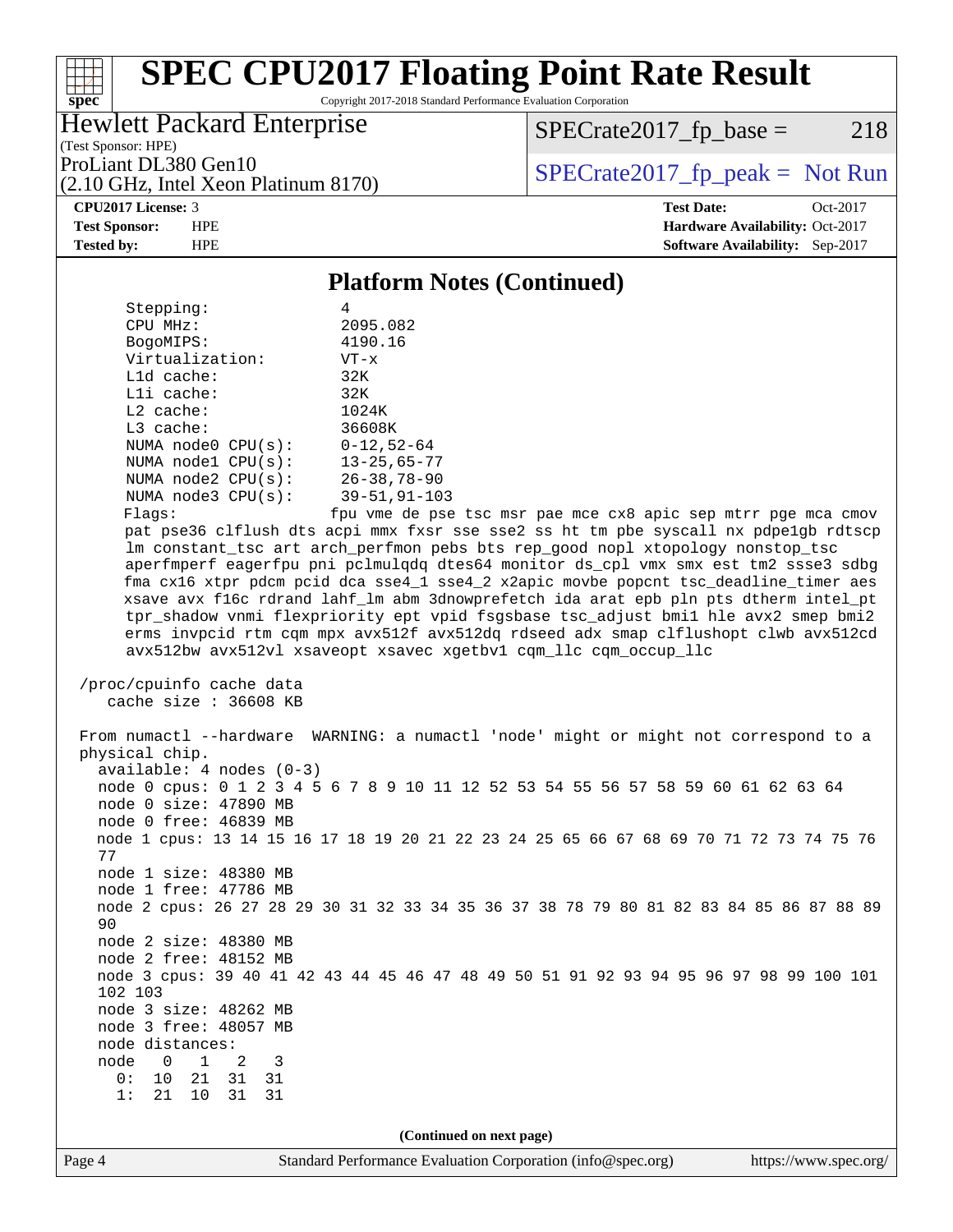#### **[spec](http://www.spec.org/) [SPEC CPU2017 Floating Point Rate Result](http://www.spec.org/auto/cpu2017/Docs/result-fields.html#SPECCPU2017FloatingPointRateResult)** Copyright 2017-2018 Standard Performance Evaluation Corporation (Test Sponsor: HPE) Hewlett Packard Enterprise (2.10 GHz, Intel Xeon Platinum 8170) ProLiant DL380 Gen10  $SPECTA = 2017$  SPECrate 2017\_fp\_peak = Not Run  $SPECTate2017<sub>fr</sub> base = 218$ **[CPU2017 License:](http://www.spec.org/auto/cpu2017/Docs/result-fields.html#CPU2017License)** 3 **[Test Date:](http://www.spec.org/auto/cpu2017/Docs/result-fields.html#TestDate)** Oct-2017 **[Test Sponsor:](http://www.spec.org/auto/cpu2017/Docs/result-fields.html#TestSponsor)** HPE **[Hardware Availability:](http://www.spec.org/auto/cpu2017/Docs/result-fields.html#HardwareAvailability)** Oct-2017 **[Tested by:](http://www.spec.org/auto/cpu2017/Docs/result-fields.html#Testedby)** HPE **[Software Availability:](http://www.spec.org/auto/cpu2017/Docs/result-fields.html#SoftwareAvailability)** Sep-2017 **[Platform Notes \(Continued\)](http://www.spec.org/auto/cpu2017/Docs/result-fields.html#PlatformNotes)** 2: 31 31 10 21 3: 31 31 21 10 From /proc/meminfo MemTotal: 197544148 kB HugePages\_Total: 0 Hugepagesize: 2048 kB /usr/bin/lsb\_release -d SUSE Linux Enterprise Server 12 SP2 From /etc/\*release\* /etc/\*version\* SuSE-release: SUSE Linux Enterprise Server 12 (x86\_64) VERSION = 12 PATCHLEVEL = 2 # This file is deprecated and will be removed in a future service pack or release. # Please check /etc/os-release for details about this release. os-release: NAME="SLES" VERSION="12-SP2" VERSION\_ID="12.2" PRETTY\_NAME="SUSE Linux Enterprise Server 12 SP2" ID="sles" ANSI\_COLOR="0;32" CPE\_NAME="cpe:/o:suse:sles:12:sp2" uname -a: Linux dl380-sys2-sles 4.4.21-69-default #1 SMP Tue Oct 25 10:58:20 UTC 2016 (9464f67) x86\_64 x86\_64 x86\_64 GNU/Linux run-level 5 Oct 1 17:26 SPEC is set to: /home/spec2017 Filesystem Type Size Used Avail Use% Mounted on /dev/sdb4 xfs 400G 8.9G 391G 3% /home Additional information from dmidecode follows. WARNING: Use caution when you interpret this section. The 'dmidecode' program reads system data which is "intended to allow hardware to be accurately determined", but the intent may not be met, as there are frequent changes to hardware, firmware, and the "DMTF SMBIOS" standard. BIOS HPE U30 09/29/2017 Memory: 24x UNKNOWN NOT AVAILABLE 8 GB 2 rank 2666 (End of data from sysinfo program)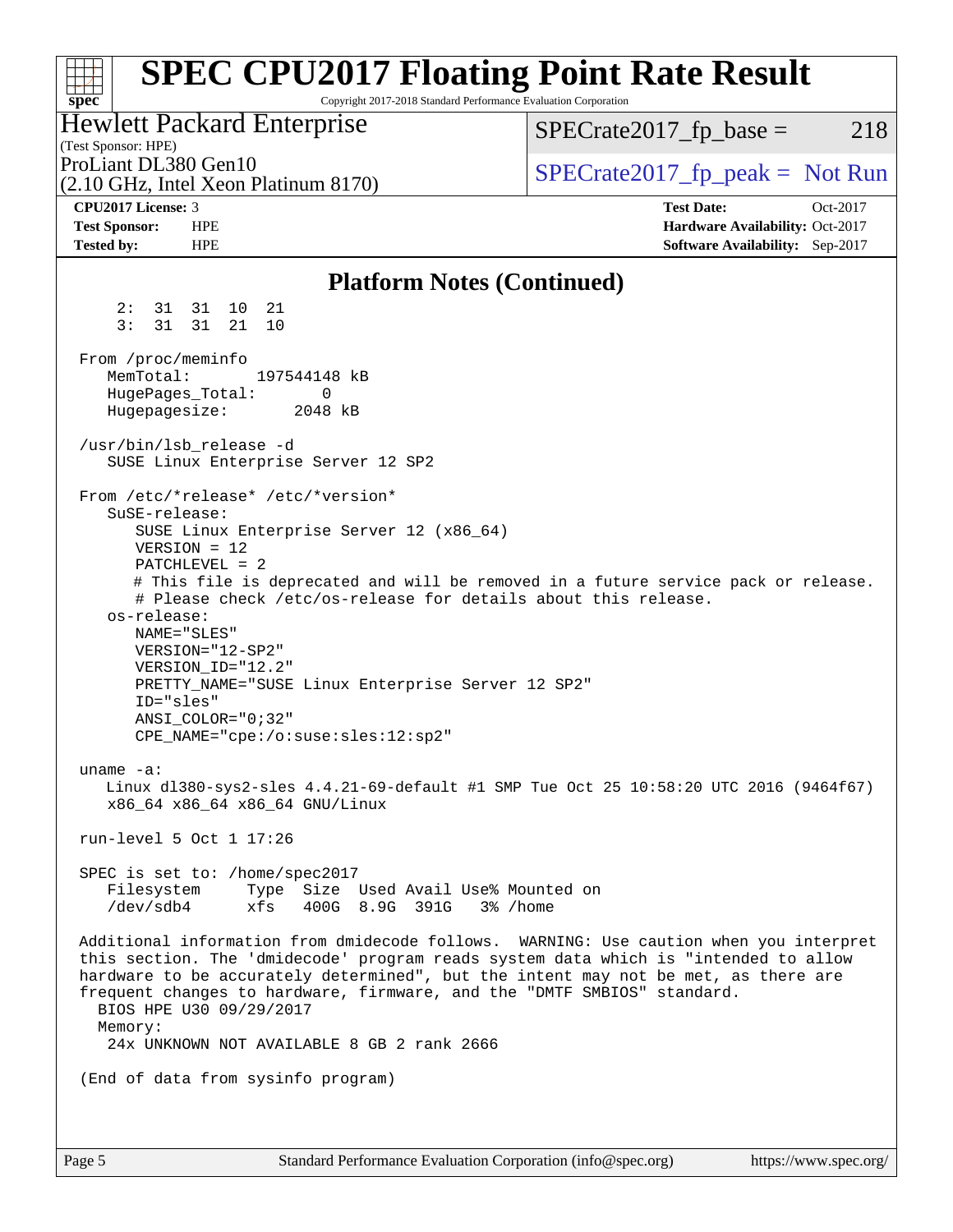# **[SPEC CPU2017 Floating Point Rate Result](http://www.spec.org/auto/cpu2017/Docs/result-fields.html#SPECCPU2017FloatingPointRateResult)** Copyright 2017-2018 Standard Performance Evaluation Corporation

Hewlett Packard Enterprise

 $SPECrate2017_fp\_base = 218$ 

# (Test Sponsor: HPE)

(2.10 GHz, Intel Xeon Platinum 8170)

ProLiant DL380 Gen10<br>  $(2.10 \text{ GHz} \text{ Intel } X_{\text{eon} \text{ Platinum}} 8170)$   $\left| \text{SPECrate} 2017 \text{ fp\_peak} = \text{Not Run} \right|$ 

**[spec](http://www.spec.org/)**

**[CPU2017 License:](http://www.spec.org/auto/cpu2017/Docs/result-fields.html#CPU2017License)** 3 **[Test Date:](http://www.spec.org/auto/cpu2017/Docs/result-fields.html#TestDate)** Oct-2017 **[Test Sponsor:](http://www.spec.org/auto/cpu2017/Docs/result-fields.html#TestSponsor)** HPE **[Hardware Availability:](http://www.spec.org/auto/cpu2017/Docs/result-fields.html#HardwareAvailability)** Oct-2017 **[Tested by:](http://www.spec.org/auto/cpu2017/Docs/result-fields.html#Testedby)** HPE **[Software Availability:](http://www.spec.org/auto/cpu2017/Docs/result-fields.html#SoftwareAvailability)** Sep-2017

## **[Compiler Version Notes](http://www.spec.org/auto/cpu2017/Docs/result-fields.html#CompilerVersionNotes)**

| $519.1$ bm_r(base) $538.imagick_r(base)$ $544.nab_r(base)$<br>CC                                                                                                    |  |  |  |  |  |  |  |  |
|---------------------------------------------------------------------------------------------------------------------------------------------------------------------|--|--|--|--|--|--|--|--|
| icc (ICC) 18.0.0 20170811<br>Copyright (C) 1985-2017 Intel Corporation. All rights reserved.                                                                        |  |  |  |  |  |  |  |  |
| CXXC 508.namd_r(base) 510.parest_r(base)                                                                                                                            |  |  |  |  |  |  |  |  |
| icpc (ICC) 18.0.0 20170811<br>Copyright (C) 1985-2017 Intel Corporation. All rights reserved.                                                                       |  |  |  |  |  |  |  |  |
| 511.povray_r(base) 526.blender_r(base)<br>CC.                                                                                                                       |  |  |  |  |  |  |  |  |
| icpc (ICC) 18.0.0 20170811<br>Copyright (C) 1985-2017 Intel Corporation. All rights reserved.<br>icc (ICC) 18.0.0 20170811                                          |  |  |  |  |  |  |  |  |
| Copyright (C) 1985-2017 Intel Corporation. All rights reserved.                                                                                                     |  |  |  |  |  |  |  |  |
| 507.cactuBSSN_r(base)<br>FC.                                                                                                                                        |  |  |  |  |  |  |  |  |
| icpc (ICC) 18.0.0 20170811<br>Copyright (C) 1985-2017 Intel Corporation. All rights reserved.<br>icc (ICC) 18.0.0 20170811                                          |  |  |  |  |  |  |  |  |
| Copyright (C) 1985-2017 Intel Corporation. All rights reserved.<br>ifort (IFORT) 18.0.0 20170811<br>Copyright (C) 1985-2017 Intel Corporation. All rights reserved. |  |  |  |  |  |  |  |  |
|                                                                                                                                                                     |  |  |  |  |  |  |  |  |
| $503.bwaves_r(base) 549.fotonik3d_r(base) 554.roms_r(base)$<br>FC.                                                                                                  |  |  |  |  |  |  |  |  |
| ifort (IFORT) 18.0.0 20170811<br>Copyright (C) 1985-2017 Intel Corporation. All rights reserved.                                                                    |  |  |  |  |  |  |  |  |
| $521.wrf_r(base) 527.cam4_r(base)$<br>CC.                                                                                                                           |  |  |  |  |  |  |  |  |
| ifort (IFORT) 18.0.0 20170811<br>Copyright (C) 1985-2017 Intel Corporation. All rights reserved.<br>icc (ICC) 18.0.0 20170811                                       |  |  |  |  |  |  |  |  |
| (Continued on next page)                                                                                                                                            |  |  |  |  |  |  |  |  |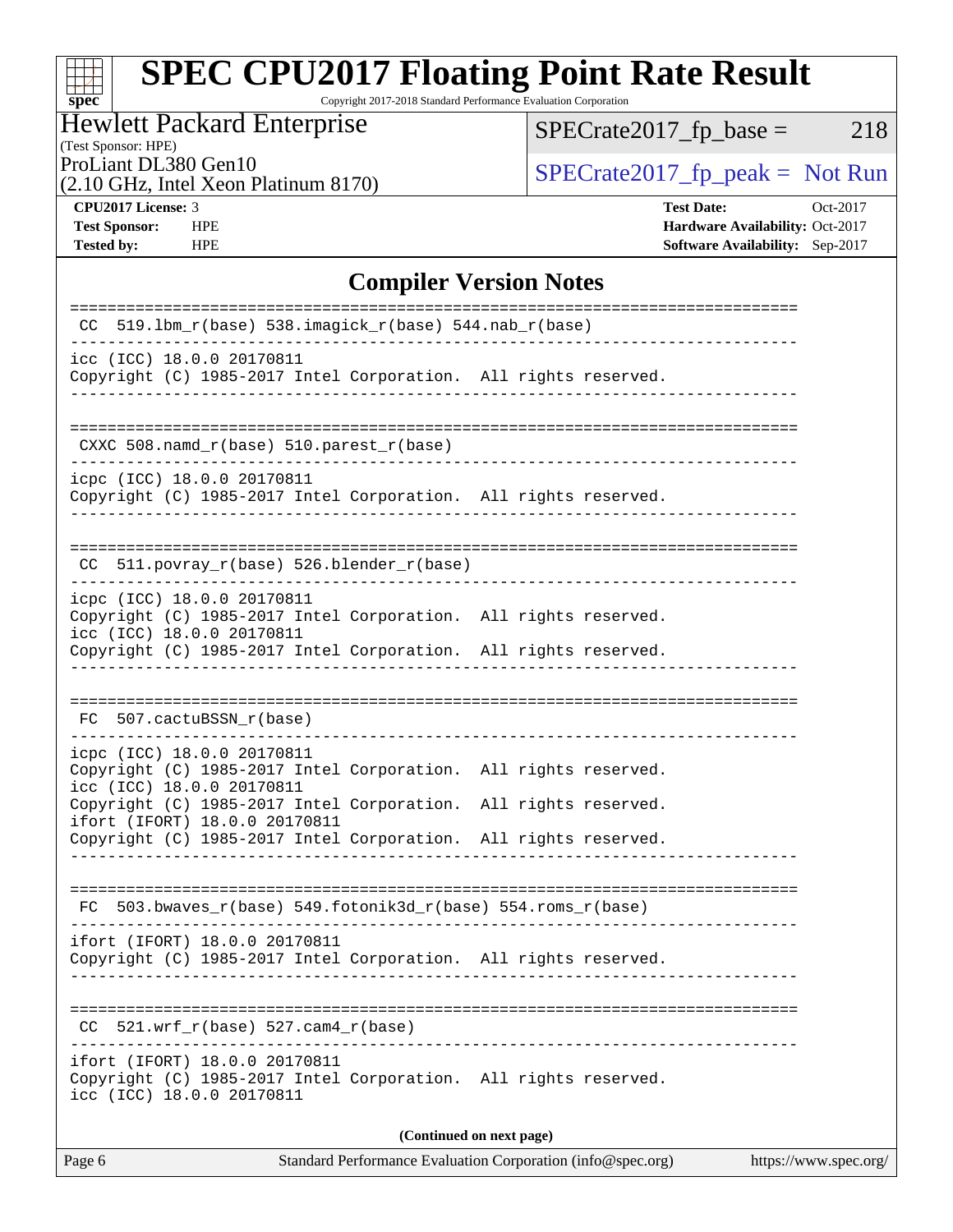# **[SPEC CPU2017 Floating Point Rate Result](http://www.spec.org/auto/cpu2017/Docs/result-fields.html#SPECCPU2017FloatingPointRateResult)**

Copyright 2017-2018 Standard Performance Evaluation Corporation

#### Hewlett Packard Enterprise

(Test Sponsor: HPE)

 $SPECTate2017<sub>fr</sub> base = 218$ 

(2.10 GHz, Intel Xeon Platinum 8170)

ProLiant DL380 Gen10<br>  $SPECTA = 10$  SPECrate 2017\_fp\_peak = Not Run

**[spec](http://www.spec.org/)**

 $\pm\pm\tau$ 

**[CPU2017 License:](http://www.spec.org/auto/cpu2017/Docs/result-fields.html#CPU2017License)** 3 **[Test Date:](http://www.spec.org/auto/cpu2017/Docs/result-fields.html#TestDate)** Oct-2017 **[Test Sponsor:](http://www.spec.org/auto/cpu2017/Docs/result-fields.html#TestSponsor)** HPE **[Hardware Availability:](http://www.spec.org/auto/cpu2017/Docs/result-fields.html#HardwareAvailability)** Oct-2017 **[Tested by:](http://www.spec.org/auto/cpu2017/Docs/result-fields.html#Testedby)** HPE **[Software Availability:](http://www.spec.org/auto/cpu2017/Docs/result-fields.html#SoftwareAvailability)** Sep-2017

## **[Compiler Version Notes \(Continued\)](http://www.spec.org/auto/cpu2017/Docs/result-fields.html#CompilerVersionNotes)**

Copyright (C) 1985-2017 Intel Corporation. All rights reserved. ------------------------------------------------------------------------------

# **[Base Compiler Invocation](http://www.spec.org/auto/cpu2017/Docs/result-fields.html#BaseCompilerInvocation)**

[C benchmarks](http://www.spec.org/auto/cpu2017/Docs/result-fields.html#Cbenchmarks): [icc](http://www.spec.org/cpu2017/results/res2017q4/cpu2017-20171003-00082.flags.html#user_CCbase_intel_icc_18.0_66fc1ee009f7361af1fbd72ca7dcefbb700085f36577c54f309893dd4ec40d12360134090235512931783d35fd58c0460139e722d5067c5574d8eaf2b3e37e92)

[C++ benchmarks:](http://www.spec.org/auto/cpu2017/Docs/result-fields.html#CXXbenchmarks) [icpc](http://www.spec.org/cpu2017/results/res2017q4/cpu2017-20171003-00082.flags.html#user_CXXbase_intel_icpc_18.0_c510b6838c7f56d33e37e94d029a35b4a7bccf4766a728ee175e80a419847e808290a9b78be685c44ab727ea267ec2f070ec5dc83b407c0218cded6866a35d07)

[Fortran benchmarks](http://www.spec.org/auto/cpu2017/Docs/result-fields.html#Fortranbenchmarks): [ifort](http://www.spec.org/cpu2017/results/res2017q4/cpu2017-20171003-00082.flags.html#user_FCbase_intel_ifort_18.0_8111460550e3ca792625aed983ce982f94888b8b503583aa7ba2b8303487b4d8a21a13e7191a45c5fd58ff318f48f9492884d4413fa793fd88dd292cad7027ca)

[Benchmarks using both Fortran and C](http://www.spec.org/auto/cpu2017/Docs/result-fields.html#BenchmarksusingbothFortranandC): [ifort](http://www.spec.org/cpu2017/results/res2017q4/cpu2017-20171003-00082.flags.html#user_CC_FCbase_intel_ifort_18.0_8111460550e3ca792625aed983ce982f94888b8b503583aa7ba2b8303487b4d8a21a13e7191a45c5fd58ff318f48f9492884d4413fa793fd88dd292cad7027ca) [icc](http://www.spec.org/cpu2017/results/res2017q4/cpu2017-20171003-00082.flags.html#user_CC_FCbase_intel_icc_18.0_66fc1ee009f7361af1fbd72ca7dcefbb700085f36577c54f309893dd4ec40d12360134090235512931783d35fd58c0460139e722d5067c5574d8eaf2b3e37e92)

[Benchmarks using both C and C++](http://www.spec.org/auto/cpu2017/Docs/result-fields.html#BenchmarksusingbothCandCXX): [icpc](http://www.spec.org/cpu2017/results/res2017q4/cpu2017-20171003-00082.flags.html#user_CC_CXXbase_intel_icpc_18.0_c510b6838c7f56d33e37e94d029a35b4a7bccf4766a728ee175e80a419847e808290a9b78be685c44ab727ea267ec2f070ec5dc83b407c0218cded6866a35d07) [icc](http://www.spec.org/cpu2017/results/res2017q4/cpu2017-20171003-00082.flags.html#user_CC_CXXbase_intel_icc_18.0_66fc1ee009f7361af1fbd72ca7dcefbb700085f36577c54f309893dd4ec40d12360134090235512931783d35fd58c0460139e722d5067c5574d8eaf2b3e37e92)

[Benchmarks using Fortran, C, and C++:](http://www.spec.org/auto/cpu2017/Docs/result-fields.html#BenchmarksusingFortranCandCXX) [icpc](http://www.spec.org/cpu2017/results/res2017q4/cpu2017-20171003-00082.flags.html#user_CC_CXX_FCbase_intel_icpc_18.0_c510b6838c7f56d33e37e94d029a35b4a7bccf4766a728ee175e80a419847e808290a9b78be685c44ab727ea267ec2f070ec5dc83b407c0218cded6866a35d07) [icc](http://www.spec.org/cpu2017/results/res2017q4/cpu2017-20171003-00082.flags.html#user_CC_CXX_FCbase_intel_icc_18.0_66fc1ee009f7361af1fbd72ca7dcefbb700085f36577c54f309893dd4ec40d12360134090235512931783d35fd58c0460139e722d5067c5574d8eaf2b3e37e92) [ifort](http://www.spec.org/cpu2017/results/res2017q4/cpu2017-20171003-00082.flags.html#user_CC_CXX_FCbase_intel_ifort_18.0_8111460550e3ca792625aed983ce982f94888b8b503583aa7ba2b8303487b4d8a21a13e7191a45c5fd58ff318f48f9492884d4413fa793fd88dd292cad7027ca)

# **[Base Portability Flags](http://www.spec.org/auto/cpu2017/Docs/result-fields.html#BasePortabilityFlags)**

 503.bwaves\_r: [-DSPEC\\_LP64](http://www.spec.org/cpu2017/results/res2017q4/cpu2017-20171003-00082.flags.html#suite_basePORTABILITY503_bwaves_r_DSPEC_LP64) 507.cactuBSSN\_r: [-DSPEC\\_LP64](http://www.spec.org/cpu2017/results/res2017q4/cpu2017-20171003-00082.flags.html#suite_basePORTABILITY507_cactuBSSN_r_DSPEC_LP64) 508.namd\_r: [-DSPEC\\_LP64](http://www.spec.org/cpu2017/results/res2017q4/cpu2017-20171003-00082.flags.html#suite_basePORTABILITY508_namd_r_DSPEC_LP64) 510.parest\_r: [-DSPEC\\_LP64](http://www.spec.org/cpu2017/results/res2017q4/cpu2017-20171003-00082.flags.html#suite_basePORTABILITY510_parest_r_DSPEC_LP64) 511.povray\_r: [-DSPEC\\_LP64](http://www.spec.org/cpu2017/results/res2017q4/cpu2017-20171003-00082.flags.html#suite_basePORTABILITY511_povray_r_DSPEC_LP64) 519.lbm\_r: [-DSPEC\\_LP64](http://www.spec.org/cpu2017/results/res2017q4/cpu2017-20171003-00082.flags.html#suite_basePORTABILITY519_lbm_r_DSPEC_LP64) 521.wrf\_r: [-DSPEC\\_LP64](http://www.spec.org/cpu2017/results/res2017q4/cpu2017-20171003-00082.flags.html#suite_basePORTABILITY521_wrf_r_DSPEC_LP64) [-DSPEC\\_CASE\\_FLAG](http://www.spec.org/cpu2017/results/res2017q4/cpu2017-20171003-00082.flags.html#b521.wrf_r_baseCPORTABILITY_DSPEC_CASE_FLAG) [-convert big\\_endian](http://www.spec.org/cpu2017/results/res2017q4/cpu2017-20171003-00082.flags.html#user_baseFPORTABILITY521_wrf_r_convert_big_endian_c3194028bc08c63ac5d04de18c48ce6d347e4e562e8892b8bdbdc0214820426deb8554edfa529a3fb25a586e65a3d812c835984020483e7e73212c4d31a38223) 526.blender\_r: [-DSPEC\\_LP64](http://www.spec.org/cpu2017/results/res2017q4/cpu2017-20171003-00082.flags.html#suite_basePORTABILITY526_blender_r_DSPEC_LP64) [-DSPEC\\_LINUX](http://www.spec.org/cpu2017/results/res2017q4/cpu2017-20171003-00082.flags.html#b526.blender_r_baseCPORTABILITY_DSPEC_LINUX) [-funsigned-char](http://www.spec.org/cpu2017/results/res2017q4/cpu2017-20171003-00082.flags.html#user_baseCPORTABILITY526_blender_r_force_uchar_40c60f00ab013830e2dd6774aeded3ff59883ba5a1fc5fc14077f794d777847726e2a5858cbc7672e36e1b067e7e5c1d9a74f7176df07886a243d7cc18edfe67) 527.cam4\_r: [-DSPEC\\_LP64](http://www.spec.org/cpu2017/results/res2017q4/cpu2017-20171003-00082.flags.html#suite_basePORTABILITY527_cam4_r_DSPEC_LP64) [-DSPEC\\_CASE\\_FLAG](http://www.spec.org/cpu2017/results/res2017q4/cpu2017-20171003-00082.flags.html#b527.cam4_r_baseCPORTABILITY_DSPEC_CASE_FLAG) 538.imagick\_r: [-DSPEC\\_LP64](http://www.spec.org/cpu2017/results/res2017q4/cpu2017-20171003-00082.flags.html#suite_basePORTABILITY538_imagick_r_DSPEC_LP64) 544.nab\_r: [-DSPEC\\_LP64](http://www.spec.org/cpu2017/results/res2017q4/cpu2017-20171003-00082.flags.html#suite_basePORTABILITY544_nab_r_DSPEC_LP64) 549.fotonik3d\_r: [-DSPEC\\_LP64](http://www.spec.org/cpu2017/results/res2017q4/cpu2017-20171003-00082.flags.html#suite_basePORTABILITY549_fotonik3d_r_DSPEC_LP64) 554.roms\_r: [-DSPEC\\_LP64](http://www.spec.org/cpu2017/results/res2017q4/cpu2017-20171003-00082.flags.html#suite_basePORTABILITY554_roms_r_DSPEC_LP64)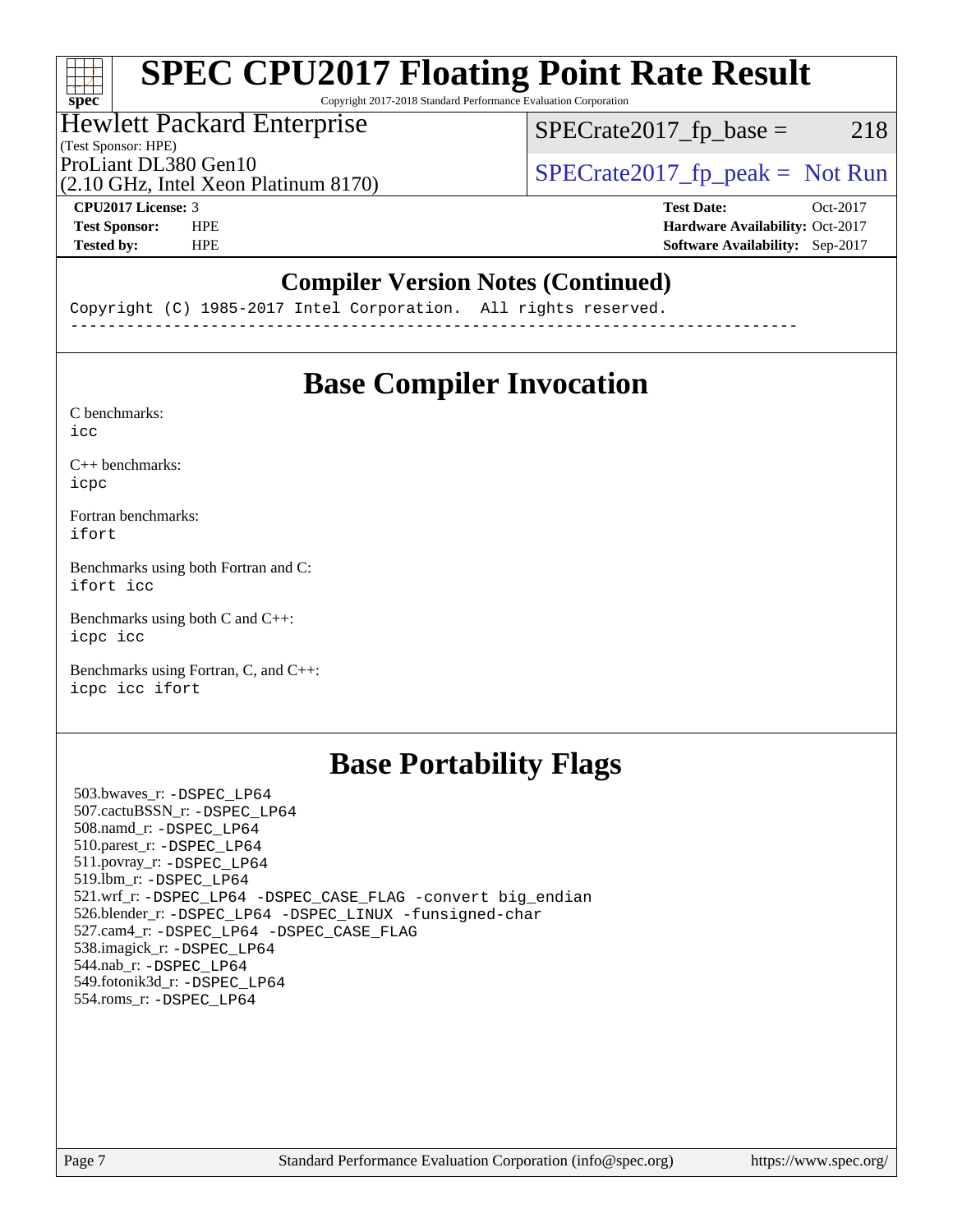## **[SPEC CPU2017 Floating Point Rate Result](http://www.spec.org/auto/cpu2017/Docs/result-fields.html#SPECCPU2017FloatingPointRateResult)** Copyright 2017-2018 Standard Performance Evaluation Corporation

# Hewlett Packard Enterprise

 $SPECTate2017<sub>fr</sub> base = 218$ 

# (Test Sponsor: HPE)

(2.10 GHz, Intel Xeon Platinum 8170)

ProLiant DL380 Gen10<br>  $SPECTate2017$  fp\_peak = Not Run

**[CPU2017 License:](http://www.spec.org/auto/cpu2017/Docs/result-fields.html#CPU2017License)** 3 **[Test Date:](http://www.spec.org/auto/cpu2017/Docs/result-fields.html#TestDate)** Oct-2017 **[Test Sponsor:](http://www.spec.org/auto/cpu2017/Docs/result-fields.html#TestSponsor)** HPE **[Hardware Availability:](http://www.spec.org/auto/cpu2017/Docs/result-fields.html#HardwareAvailability)** Oct-2017 **[Tested by:](http://www.spec.org/auto/cpu2017/Docs/result-fields.html#Testedby)** HPE **[Software Availability:](http://www.spec.org/auto/cpu2017/Docs/result-fields.html#SoftwareAvailability)** Sep-2017

# **[Base Optimization Flags](http://www.spec.org/auto/cpu2017/Docs/result-fields.html#BaseOptimizationFlags)**

#### [C benchmarks](http://www.spec.org/auto/cpu2017/Docs/result-fields.html#Cbenchmarks):

**[spec](http://www.spec.org/)**

 $\pm\pm\tau$ 

[-xCORE-AVX2](http://www.spec.org/cpu2017/results/res2017q4/cpu2017-20171003-00082.flags.html#user_CCbase_f-xCORE-AVX2) [-ipo](http://www.spec.org/cpu2017/results/res2017q4/cpu2017-20171003-00082.flags.html#user_CCbase_f-ipo) [-O3](http://www.spec.org/cpu2017/results/res2017q4/cpu2017-20171003-00082.flags.html#user_CCbase_f-O3) [-no-prec-div](http://www.spec.org/cpu2017/results/res2017q4/cpu2017-20171003-00082.flags.html#user_CCbase_f-no-prec-div) [-qopt-prefetch](http://www.spec.org/cpu2017/results/res2017q4/cpu2017-20171003-00082.flags.html#user_CCbase_f-qopt-prefetch) [-ffinite-math-only](http://www.spec.org/cpu2017/results/res2017q4/cpu2017-20171003-00082.flags.html#user_CCbase_f_finite_math_only_cb91587bd2077682c4b38af759c288ed7c732db004271a9512da14a4f8007909a5f1427ecbf1a0fb78ff2a814402c6114ac565ca162485bbcae155b5e4258871) [-qopt-mem-layout-trans=3](http://www.spec.org/cpu2017/results/res2017q4/cpu2017-20171003-00082.flags.html#user_CCbase_f-qopt-mem-layout-trans_de80db37974c74b1f0e20d883f0b675c88c3b01e9d123adea9b28688d64333345fb62bc4a798493513fdb68f60282f9a726aa07f478b2f7113531aecce732043) [C++ benchmarks](http://www.spec.org/auto/cpu2017/Docs/result-fields.html#CXXbenchmarks): [-xCORE-AVX2](http://www.spec.org/cpu2017/results/res2017q4/cpu2017-20171003-00082.flags.html#user_CXXbase_f-xCORE-AVX2) [-ipo](http://www.spec.org/cpu2017/results/res2017q4/cpu2017-20171003-00082.flags.html#user_CXXbase_f-ipo) [-O3](http://www.spec.org/cpu2017/results/res2017q4/cpu2017-20171003-00082.flags.html#user_CXXbase_f-O3) [-no-prec-div](http://www.spec.org/cpu2017/results/res2017q4/cpu2017-20171003-00082.flags.html#user_CXXbase_f-no-prec-div) [-qopt-prefetch](http://www.spec.org/cpu2017/results/res2017q4/cpu2017-20171003-00082.flags.html#user_CXXbase_f-qopt-prefetch) [-ffinite-math-only](http://www.spec.org/cpu2017/results/res2017q4/cpu2017-20171003-00082.flags.html#user_CXXbase_f_finite_math_only_cb91587bd2077682c4b38af759c288ed7c732db004271a9512da14a4f8007909a5f1427ecbf1a0fb78ff2a814402c6114ac565ca162485bbcae155b5e4258871) [-qopt-mem-layout-trans=3](http://www.spec.org/cpu2017/results/res2017q4/cpu2017-20171003-00082.flags.html#user_CXXbase_f-qopt-mem-layout-trans_de80db37974c74b1f0e20d883f0b675c88c3b01e9d123adea9b28688d64333345fb62bc4a798493513fdb68f60282f9a726aa07f478b2f7113531aecce732043) [Fortran benchmarks:](http://www.spec.org/auto/cpu2017/Docs/result-fields.html#Fortranbenchmarks) [-xCORE-AVX2](http://www.spec.org/cpu2017/results/res2017q4/cpu2017-20171003-00082.flags.html#user_FCbase_f-xCORE-AVX2) [-ipo](http://www.spec.org/cpu2017/results/res2017q4/cpu2017-20171003-00082.flags.html#user_FCbase_f-ipo) [-O3](http://www.spec.org/cpu2017/results/res2017q4/cpu2017-20171003-00082.flags.html#user_FCbase_f-O3) [-no-prec-div](http://www.spec.org/cpu2017/results/res2017q4/cpu2017-20171003-00082.flags.html#user_FCbase_f-no-prec-div) [-qopt-prefetch](http://www.spec.org/cpu2017/results/res2017q4/cpu2017-20171003-00082.flags.html#user_FCbase_f-qopt-prefetch) [-ffinite-math-only](http://www.spec.org/cpu2017/results/res2017q4/cpu2017-20171003-00082.flags.html#user_FCbase_f_finite_math_only_cb91587bd2077682c4b38af759c288ed7c732db004271a9512da14a4f8007909a5f1427ecbf1a0fb78ff2a814402c6114ac565ca162485bbcae155b5e4258871) [-qopt-mem-layout-trans=3](http://www.spec.org/cpu2017/results/res2017q4/cpu2017-20171003-00082.flags.html#user_FCbase_f-qopt-mem-layout-trans_de80db37974c74b1f0e20d883f0b675c88c3b01e9d123adea9b28688d64333345fb62bc4a798493513fdb68f60282f9a726aa07f478b2f7113531aecce732043) [-nostandard-realloc-lhs](http://www.spec.org/cpu2017/results/res2017q4/cpu2017-20171003-00082.flags.html#user_FCbase_f_2003_std_realloc_82b4557e90729c0f113870c07e44d33d6f5a304b4f63d4c15d2d0f1fab99f5daaed73bdb9275d9ae411527f28b936061aa8b9c8f2d63842963b95c9dd6426b8a) [-align array32byte](http://www.spec.org/cpu2017/results/res2017q4/cpu2017-20171003-00082.flags.html#user_FCbase_align_array32byte_b982fe038af199962ba9a80c053b8342c548c85b40b8e86eb3cc33dee0d7986a4af373ac2d51c3f7cf710a18d62fdce2948f201cd044323541f22fc0fffc51b6) [Benchmarks using both Fortran and C](http://www.spec.org/auto/cpu2017/Docs/result-fields.html#BenchmarksusingbothFortranandC): [-xCORE-AVX2](http://www.spec.org/cpu2017/results/res2017q4/cpu2017-20171003-00082.flags.html#user_CC_FCbase_f-xCORE-AVX2) [-ipo](http://www.spec.org/cpu2017/results/res2017q4/cpu2017-20171003-00082.flags.html#user_CC_FCbase_f-ipo) [-O3](http://www.spec.org/cpu2017/results/res2017q4/cpu2017-20171003-00082.flags.html#user_CC_FCbase_f-O3) [-no-prec-div](http://www.spec.org/cpu2017/results/res2017q4/cpu2017-20171003-00082.flags.html#user_CC_FCbase_f-no-prec-div) [-qopt-prefetch](http://www.spec.org/cpu2017/results/res2017q4/cpu2017-20171003-00082.flags.html#user_CC_FCbase_f-qopt-prefetch) [-ffinite-math-only](http://www.spec.org/cpu2017/results/res2017q4/cpu2017-20171003-00082.flags.html#user_CC_FCbase_f_finite_math_only_cb91587bd2077682c4b38af759c288ed7c732db004271a9512da14a4f8007909a5f1427ecbf1a0fb78ff2a814402c6114ac565ca162485bbcae155b5e4258871) [-qopt-mem-layout-trans=3](http://www.spec.org/cpu2017/results/res2017q4/cpu2017-20171003-00082.flags.html#user_CC_FCbase_f-qopt-mem-layout-trans_de80db37974c74b1f0e20d883f0b675c88c3b01e9d123adea9b28688d64333345fb62bc4a798493513fdb68f60282f9a726aa07f478b2f7113531aecce732043) [-nostandard-realloc-lhs](http://www.spec.org/cpu2017/results/res2017q4/cpu2017-20171003-00082.flags.html#user_CC_FCbase_f_2003_std_realloc_82b4557e90729c0f113870c07e44d33d6f5a304b4f63d4c15d2d0f1fab99f5daaed73bdb9275d9ae411527f28b936061aa8b9c8f2d63842963b95c9dd6426b8a) [-align array32byte](http://www.spec.org/cpu2017/results/res2017q4/cpu2017-20171003-00082.flags.html#user_CC_FCbase_align_array32byte_b982fe038af199962ba9a80c053b8342c548c85b40b8e86eb3cc33dee0d7986a4af373ac2d51c3f7cf710a18d62fdce2948f201cd044323541f22fc0fffc51b6) [Benchmarks using both C and C++:](http://www.spec.org/auto/cpu2017/Docs/result-fields.html#BenchmarksusingbothCandCXX) [-xCORE-AVX2](http://www.spec.org/cpu2017/results/res2017q4/cpu2017-20171003-00082.flags.html#user_CC_CXXbase_f-xCORE-AVX2) [-ipo](http://www.spec.org/cpu2017/results/res2017q4/cpu2017-20171003-00082.flags.html#user_CC_CXXbase_f-ipo) [-O3](http://www.spec.org/cpu2017/results/res2017q4/cpu2017-20171003-00082.flags.html#user_CC_CXXbase_f-O3) [-no-prec-div](http://www.spec.org/cpu2017/results/res2017q4/cpu2017-20171003-00082.flags.html#user_CC_CXXbase_f-no-prec-div) [-qopt-prefetch](http://www.spec.org/cpu2017/results/res2017q4/cpu2017-20171003-00082.flags.html#user_CC_CXXbase_f-qopt-prefetch) [-ffinite-math-only](http://www.spec.org/cpu2017/results/res2017q4/cpu2017-20171003-00082.flags.html#user_CC_CXXbase_f_finite_math_only_cb91587bd2077682c4b38af759c288ed7c732db004271a9512da14a4f8007909a5f1427ecbf1a0fb78ff2a814402c6114ac565ca162485bbcae155b5e4258871) [-qopt-mem-layout-trans=3](http://www.spec.org/cpu2017/results/res2017q4/cpu2017-20171003-00082.flags.html#user_CC_CXXbase_f-qopt-mem-layout-trans_de80db37974c74b1f0e20d883f0b675c88c3b01e9d123adea9b28688d64333345fb62bc4a798493513fdb68f60282f9a726aa07f478b2f7113531aecce732043) [Benchmarks using Fortran, C, and C++](http://www.spec.org/auto/cpu2017/Docs/result-fields.html#BenchmarksusingFortranCandCXX): [-xCORE-AVX2](http://www.spec.org/cpu2017/results/res2017q4/cpu2017-20171003-00082.flags.html#user_CC_CXX_FCbase_f-xCORE-AVX2) [-ipo](http://www.spec.org/cpu2017/results/res2017q4/cpu2017-20171003-00082.flags.html#user_CC_CXX_FCbase_f-ipo) [-O3](http://www.spec.org/cpu2017/results/res2017q4/cpu2017-20171003-00082.flags.html#user_CC_CXX_FCbase_f-O3) [-no-prec-div](http://www.spec.org/cpu2017/results/res2017q4/cpu2017-20171003-00082.flags.html#user_CC_CXX_FCbase_f-no-prec-div) [-qopt-prefetch](http://www.spec.org/cpu2017/results/res2017q4/cpu2017-20171003-00082.flags.html#user_CC_CXX_FCbase_f-qopt-prefetch) [-ffinite-math-only](http://www.spec.org/cpu2017/results/res2017q4/cpu2017-20171003-00082.flags.html#user_CC_CXX_FCbase_f_finite_math_only_cb91587bd2077682c4b38af759c288ed7c732db004271a9512da14a4f8007909a5f1427ecbf1a0fb78ff2a814402c6114ac565ca162485bbcae155b5e4258871)

[-qopt-mem-layout-trans=3](http://www.spec.org/cpu2017/results/res2017q4/cpu2017-20171003-00082.flags.html#user_CC_CXX_FCbase_f-qopt-mem-layout-trans_de80db37974c74b1f0e20d883f0b675c88c3b01e9d123adea9b28688d64333345fb62bc4a798493513fdb68f60282f9a726aa07f478b2f7113531aecce732043) [-nostandard-realloc-lhs](http://www.spec.org/cpu2017/results/res2017q4/cpu2017-20171003-00082.flags.html#user_CC_CXX_FCbase_f_2003_std_realloc_82b4557e90729c0f113870c07e44d33d6f5a304b4f63d4c15d2d0f1fab99f5daaed73bdb9275d9ae411527f28b936061aa8b9c8f2d63842963b95c9dd6426b8a) [-align array32byte](http://www.spec.org/cpu2017/results/res2017q4/cpu2017-20171003-00082.flags.html#user_CC_CXX_FCbase_align_array32byte_b982fe038af199962ba9a80c053b8342c548c85b40b8e86eb3cc33dee0d7986a4af373ac2d51c3f7cf710a18d62fdce2948f201cd044323541f22fc0fffc51b6)

# **[Base Other Flags](http://www.spec.org/auto/cpu2017/Docs/result-fields.html#BaseOtherFlags)**

[C benchmarks](http://www.spec.org/auto/cpu2017/Docs/result-fields.html#Cbenchmarks):  $-m64 - std = c11$  $-m64 - std = c11$ [C++ benchmarks:](http://www.spec.org/auto/cpu2017/Docs/result-fields.html#CXXbenchmarks) [-m64](http://www.spec.org/cpu2017/results/res2017q4/cpu2017-20171003-00082.flags.html#user_CXXbase_intel_intel64_18.0_af43caccfc8ded86e7699f2159af6efc7655f51387b94da716254467f3c01020a5059329e2569e4053f409e7c9202a7efc638f7a6d1ffb3f52dea4a3e31d82ab) [Fortran benchmarks](http://www.spec.org/auto/cpu2017/Docs/result-fields.html#Fortranbenchmarks): [-m64](http://www.spec.org/cpu2017/results/res2017q4/cpu2017-20171003-00082.flags.html#user_FCbase_intel_intel64_18.0_af43caccfc8ded86e7699f2159af6efc7655f51387b94da716254467f3c01020a5059329e2569e4053f409e7c9202a7efc638f7a6d1ffb3f52dea4a3e31d82ab) [Benchmarks using both Fortran and C](http://www.spec.org/auto/cpu2017/Docs/result-fields.html#BenchmarksusingbothFortranandC):  $-m64$   $-std=cl1$ [Benchmarks using both C and C++](http://www.spec.org/auto/cpu2017/Docs/result-fields.html#BenchmarksusingbothCandCXX):  $-m64 - std= c11$  $-m64 - std= c11$ [Benchmarks using Fortran, C, and C++:](http://www.spec.org/auto/cpu2017/Docs/result-fields.html#BenchmarksusingFortranCandCXX)  $-m64 - std = c11$  $-m64 - std = c11$